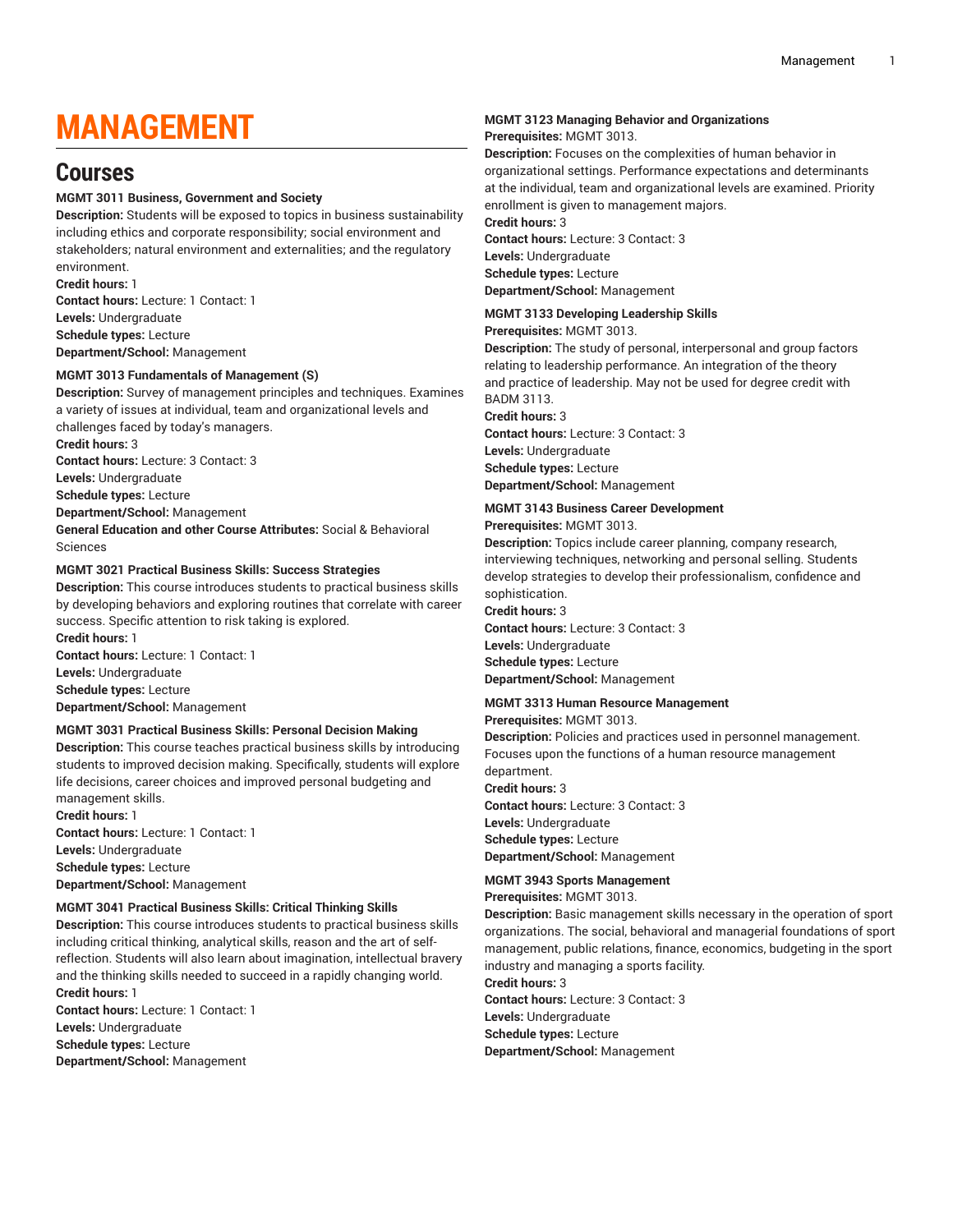## **MGMT 3963 Social Issues in Sports Management**

**Description:** Analysis of the external environment and its relationship to sports management will be explored. Topical social issues will be discussed and presented and students will gain insight on how sports organizations operate complex issues.

**Credit hours:** 3

**Contact hours:** Lecture: 3 Contact: 3 **Levels:** Undergraduate

**Schedule types:** Lecture

**Department/School:** Management

## **MGMT 4011 Crucial Interactions**

**Description:** Examines methods for increasing positive communication between you and organizational members. Crucial conversations are those conversations that we must have. Ways to increase the free-flow of dialogue to maximize benefit from a crucial conversation are discussed. No credit for students with credit in MGMT 5011.

**Credit hours:** 1 **Contact hours:** Lecture: 1 Contact: 1 **Levels:** Undergraduate

**Schedule types:** Lecture

**Department/School:** Management

## **MGMT 4013 Current Topics in Management and Leadership**

**Prerequisites:** MGMT 3013.

**Description:** Examination of selected topics representing the most current management and leadership theories and practices. **Credit hours:** 3

**Contact hours:** Lecture: 3 Contact: 3

**Levels:** Undergraduate

**Schedule types:** Lecture

**Department/School:** Management

## **MGMT 4021 Managing Professional Relationships**

**Description:** The study of political behaviors and ways to use them effectively in order to be successful in your career. Ways to be prepared for political dynamics at work and what you can do to emerge a winner will be discussed. No credit for students with credit in MGMT 5021. **Credit hours:** 1

**Contact hours:** Lecture: 1 Contact: 1 **Levels:** Undergraduate **Schedule types:** Lecture **Department/School:** Management

## **MGMT 4031 Leading Organizational Change**

**Description:** An introduction to ways of leading change in an organization to keep pace with the economy and the competition. Building an eight step process for developing, selling and implementing change initiatives. No credit for students with credit in MGMT 5031.

**Credit hours:** 1 **Contact hours:** Lecture: 1 Contact: 1 **Levels:** Undergraduate **Schedule types:** Lecture **Department/School:** Management

## **MGMT 4033 Management of Sustainable Enterprises**

**Description:** Students will be introduced to the social and natural environments and threats to sustainability. The course will cover the external drivers of sustainability as well as internal responses to these pressures. May not be used for degree credit with MGMT 5033. Previously offered as MGMT 3023. **Credit hours:** 3

**Contact hours:** Lecture: 3 Contact: 3 **Levels:** Undergraduate **Schedule types:** Lecture **Department/School:** Management

## **MGMT 4041 Performance Management**

**Description:** A study of the role of a performance management (PM) system in an organization, the basic components of a PM system (standards, measurement, judgment and action), PM methods and performance management interviews and the Balanced Scorecard. No credit for students with credit in MGMT 5041. **Credit hours:** 1

**Contact hours:** Lecture: 1 Contact: 1 **Levels:** Undergraduate **Schedule types:** Lecture **Department/School:** Management

## **MGMT 4051 Creating Ethical Work Places**

**Description:** An examination of the meaning of ethics in business and human resource management, how ethical, work-related behavior can be maximized, and how ethical organizational cultures facilitate organizational effectiveness. Establishing and critiquing an ethics program and examining your own code of ethics. No credit for students with credit in MGMT 5051.

**Contact hours:** Lecture: 1 Contact: 1 **Levels:** Undergraduate **Schedule types:** Lecture **Department/School:** Management

## **MGMT 4061 Managing Confrontations**

**Description:** Crucial confrontations directly address gaps between expectations and performance with a model that ensures individual and team effectiveness. Learn to hold people accountable, master face-toface performance discussions, motivate without using power, enable without taking over, and move to action. It will improve the quality of your life and of your organization. No credit for students with credit in MGMT 5061.

#### **Credit hours:** 1

**Credit hours:** 1

**Contact hours:** Lecture: 1 Contact: 1 **Levels:** Undergraduate **Schedule types:** Lecture **Department/School:** Management

#### **MGMT 4063 Management of Corporate Philanthropy**

**Description:** The course is designed as an opportunity for students to learn about the relationship between nonprofit and for-profit organizations, about individual and corporate philanthropy, and possibly to take part in a philanthropic experience. **Credit hours:** 3 **Contact hours:** Lecture: 3 Contact: 3 **Levels:** Undergraduate **Schedule types:** Lecture **Department/School:** Management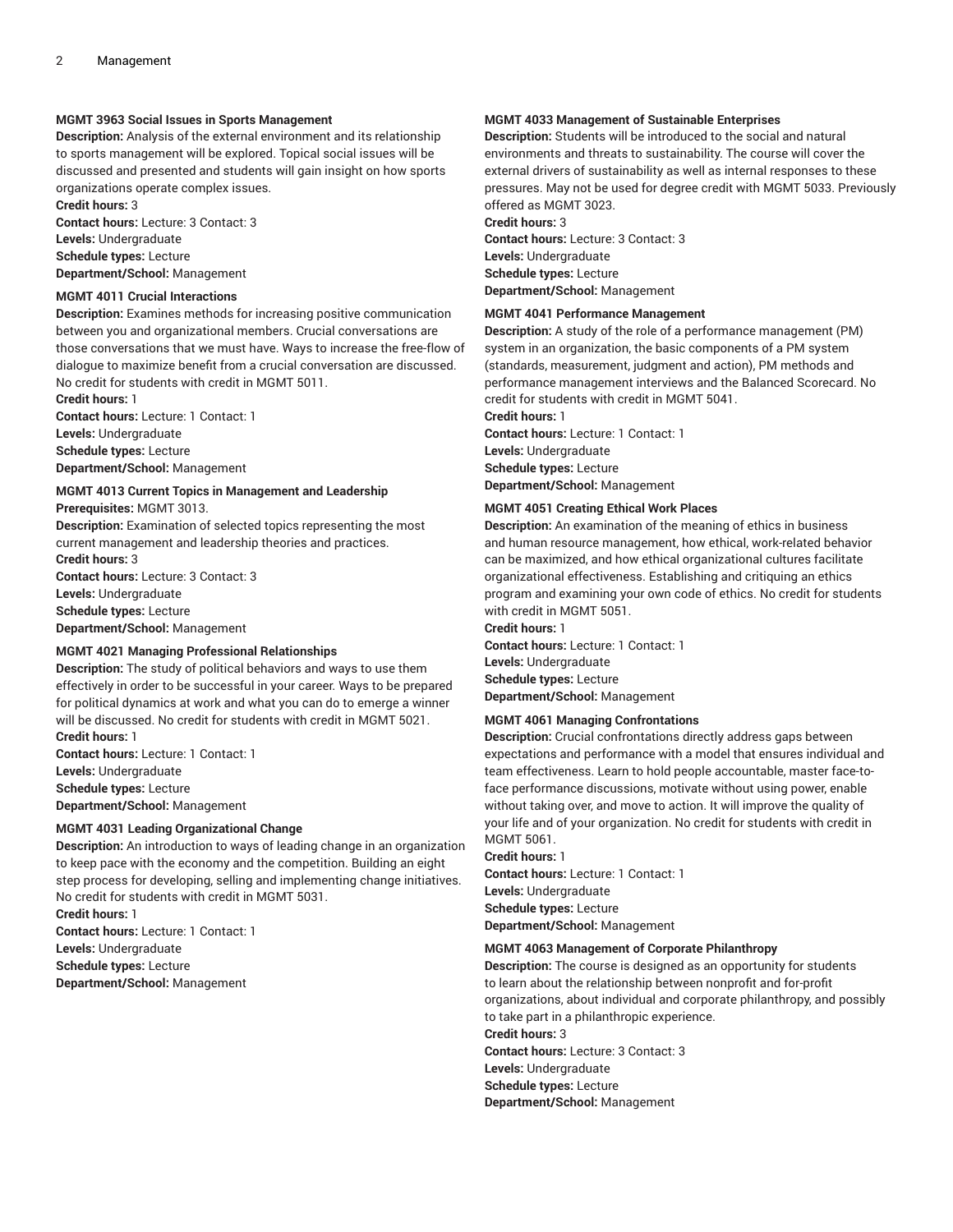## **MGMT 4073 Management and Ethical Leadership**

**Description:** This course focuses on the application and evaluation of real-life ethical dilemmas using ethical decision-making models. Students will evaluate personal value systems, individual, leadership driven, organizational, and community ethical issues. Students may not take both MGMT 4073 and MGMT 5073 for credit. **Credit hours:** 3

**Contact hours:** Lecture: 3 Contact: 3 **Levels:** Undergraduate **Schedule types:** Lecture **Department/School:** Management

#### **MGMT 4083 Corporate and Social Responsibility**

**Prerequisites:** MGMT 3013.

**Description:** Companies and organizations are powerful entities and have potential to harm or to do good in the pursuit of profit. This "good" is corporate social responsibility (CSR) and it's becoming a necessity in the corporate world. Students will be exposed to managerial responsibility as well as social responsibility at the corporate level. Teaching methods may include case analysis and business simulation. May not be used for degree credit with MGMT 5083.

**Credit hours:** 3 **Contact hours:** Lecture: 3 Contact: 3 **Levels:** Undergraduate **Schedule types:** Lecture **Department/School:** Management

#### **MGMT 4093 Management of Nonprofit Organizations**

**Description:** Students will be introduced to the role of nonprofits in the economy including management systems, strategy, and the interface between nonprofits, other businesses and various stakeholders. May not be used for degree credit with MGMT 5093.

**Contact hours:** Lecture: 3 Contact: 3 **Levels:** Undergraduate **Schedule types:** Lecture **Department/School:** Management

#### **MGMT 4123 Labor Management Relations**

**Prerequisites:** MGMT 3013.

**Credit hours:** 3

**Description:** Labor relations and collective bargaining. Negotiation and administration of labor agreements and employee relations in non-union organizations. Modes of impasse resolution. **Credit hours:** 3

**Contact hours:** Lecture: 3 Contact: 3 **Levels:** Undergraduate

**Schedule types:** Lecture **Department/School:** Management

#### **MGMT 4133 Total Rewards**

**Prerequisites:** MGMT 3313.

**Description:** This introductory course focuses on the fundamentals of compensation; such as, the legislative environment, compensations theories, job analysis, job evaluation, wage structures, and indirect compensation programs. May not be used for degree credit with MGMT 5133.

**Credit hours:** 3

**Contact hours:** Lecture: 3 Contact: 3 **Levels:** Undergraduate **Schedule types:** Lecture **Department/School:** Management

## **MGMT 4143 Preventive Stress Management**

#### **Prerequisites:** MGMT 3013.

**Description:** Management to promote eustress (positive stress) and prevent or resolve distress (negative stress) in organizations. Psychophysiology of the stress response and the individual and organizational costs of distress. The principles and methods of preventive stress management.

## **Credit hours:** 3

**Contact hours:** Lecture: 3 Contact: 3 **Levels:** Undergraduate **Schedule types:** Lecture **Department/School:** Management

## **MGMT 4153 Talent Development**

**Prerequisites:** MGMT 3313.

**Description:** The role of training and development in organizational sustainability and competitiveness is examined. Topics include assessing training needs, developing and delivering training, evaluating training effectiveness, and career development. Students develop a training program and trainer skills.

**Credit hours:** 3

**Contact hours:** Lecture: 3 Contact: 3 **Levels:** Undergraduate **Schedule types:** Lecture **Department/School:** Management

#### **MGMT 4163 Fundraising for Nonprofit Organizations**

**Description:** Students will be introduced to the theory and practice of raising external funding for social causes. Course may include exposure to external speakers and nonprofit executives. May not be used for degree credit with MGMT 5163.

**Credit hours:** 3 **Contact hours:** Lecture: 3 Contact: 3 **Levels:** Undergraduate **Schedule types:** Lecture **Department/School:** Management

## **MGMT 4213 Managing Diversity in the Workplace (D)**

**Description:** The American workforce is becoming increasingly more diverse. Successful leaders need to be able to interact with a wide-range of individuals. In this class, students will examine how managers build a successful organization by embracing diversity.

**Credit hours:** 3 **Contact hours:** Lecture: 3 Contact: 3 **Levels:** Undergraduate **Schedule types:** Lecture **Department/School:** Management **General Education and other Course Attributes:** Diversity

**MGMT 4313 Organization for Action**

**Prerequisites:** MGMT 3013.

**Description:** A behavioral approach to the study of inter-organizational processes and the implementation strategies of firms. Building on Strategic Management and Human Resource Management, from the behavioral science, the study of the cognitive, social, cultural, and political aspects of strategy implementation in simple and complex organizations.

**Credit hours:** 3

**Contact hours:** Lecture: 3 Contact: 3 **Levels:** Undergraduate **Schedule types:** Lecture **Department/School:** Management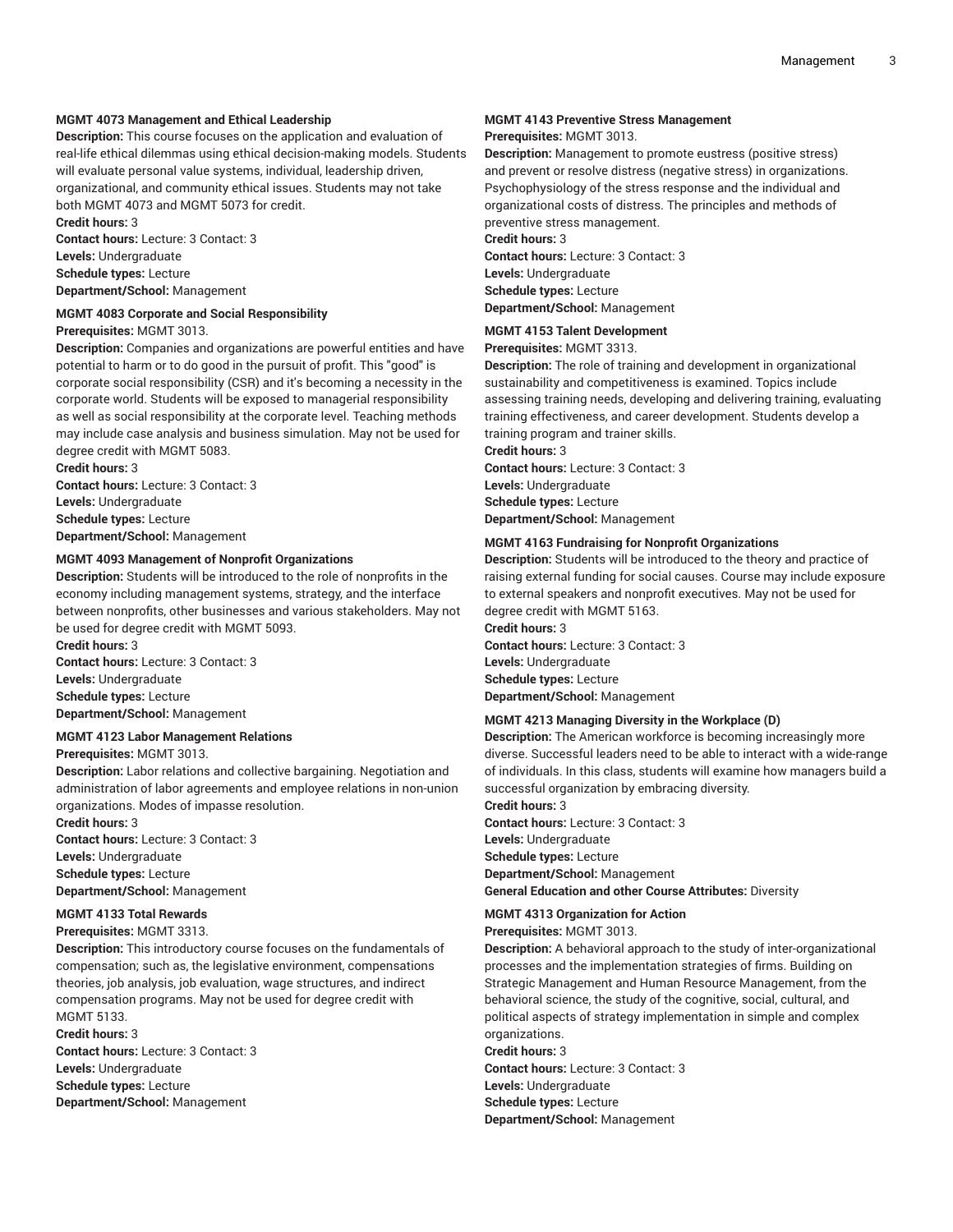## **MGMT 4403 Environmental Sustainability for Business**

**Description:** The course reviews human-nature relationships and how they affect the ability of future generations to sustainably improve their quality of life. The course also considers methods of environmental stewardship that can contribute to sustainability. In-class and/or online discussions of issues, guest presentations by outside experts, and reports on selected topics are included.

**Credit hours:** 3

**Contact hours:** Lecture: 3 Contact: 3 **Levels:** Undergraduate **Schedule types:** Lecture

## **Department/School:** Management

#### **MGMT 4413 Change Management Prerequisites:** MGMT 3013.

**Description:** Managing organizational change and redesign. The study of organizational change processes and the enhancement of performance through change management. Study of the body of knowledge and applications in this branch of organizational science.

**Credit hours:** 3 **Contact hours:** Lecture: 3 Contact: 3 **Levels:** Undergraduate **Schedule types:** Lecture **Department/School:** Management

#### **MGMT 4423 Environmental Problem Analysis for Business**

**Description:** This course reviews the process of environmental problem analysis using current practical examples. This course draws on theories from various disciplines and applies appropriate techniques of analysis. **Credit hours:** 3

**Contact hours:** Lecture: 3 Contact: 3 **Levels:** Undergraduate **Schedule types:** Lecture **Department/School:** Management

#### **MGMT 4453 Environmental Management Practicum for Business**

**Description:** This course explores methods of analyzing sustainable solutions to complex environmental, safety and health problems using an integrated team approach. This approach combines technical, legal, economic, and sociopolitical information into a coherent analytical framework.

**Credit hours:** 3 **Contact hours:** Lecture: 3 Contact: 3 **Levels:** Undergraduate **Schedule types:** Lecture **Department/School:** Management

#### **MGMT 4463 Industrial Ecology for Business**

**Description:** Provides students with an overview and broad understanding of ecology principles as applied to an industrial setting. The course begins with an overview of general ecological principles such as ecosystem components and structures, biogeochemical cycles, energy flows, and properties of populations. The course concludes with a consideration of industrial ecology principles such as sustainability, pollution prevention, life cycle assessment and waste minimization. **Credit hours:** 3

**Contact hours:** Lecture: 3 Contact: 3 **Levels:** Undergraduate **Schedule types:** Lecture **Department/School:** Management

#### **MGMT 4493 Applied Environmental Standards for Business Managers**

**Description:** Foundational understanding of the complex regulatory framework related to waste management. **Credit hours:** 3 **Contact hours:** Lecture: 3 Contact: 3

**Levels:** Undergraduate **Schedule types:** Lecture **Department/School:** Management

#### **MGMT 4513 Strategic Management**

**Prerequisites:** Senior standing.

**Description:** Builds on concepts from business core courses to explain the upper management tasks of formulating and implementing strategies that increase organizational performance. Teaching methods may include case analysis and business simulation. Course previously offered as BADM 4513 and BADM 3513.

**Credit hours:** 3

**Contact hours:** Lecture: 3 Contact: 3 **Levels:** Undergraduate **Schedule types:** Lecture **Department/School:** Management

## **MGMT 4533 Leadership Dynamics**

**Prerequisites:** MGMT 3013.

**Description:** Contemporary business challenges require managerial leadership of the highest order. Students will learn about the latest developments in leadership theory and research. Students will also gain experience in putting into action the concepts learned in this class. **Credit hours:** 3

**Contact hours:** Lecture: 3 Contact: 3 **Levels:** Undergraduate **Schedule types:** Lecture **Department/School:** Management

#### **MGMT 4543 Management Analytics**

**Prerequisites:** MGMT 3313.

**Description:** This course focuses on the application of analytic procedures and theories to the practice of human resource management. Topics include: research methods, psychometrics, descriptive statistics, inferential statistics, correlation, linear prediction, and other methods as deemed appropriate by the instructor. Students will show competence In proper data collection and evaluation techniques, as well as skills necessary to write up and present quantitative findings. May not be used for degree credit with STAT 3013 or PSYC 3214. Previously offered as MGMT 3513.

#### **Credit hours:** 3

**Contact hours:** Lecture: 3 Contact: 3 **Levels:** Undergraduate **Schedule types:** Lecture **Department/School:** Management

## **MGMT 4573 Managerial Decision Making**

**Prerequisites:** MGMT 3013.

**Description:** The goal of this course is to help students become more effective decision-makers. It attempts to provide an understanding of decision-making at two levels - the individual and the group. It examines the mechanisms that underlie decision choices, preferences, and judgments, and through this examination, attempt to discover how to improve decision-making processes.

**Credit hours:** 3

**Contact hours:** Lecture: 3 Contact: 3 **Levels:** Undergraduate **Schedule types:** Lecture **Department/School:** Management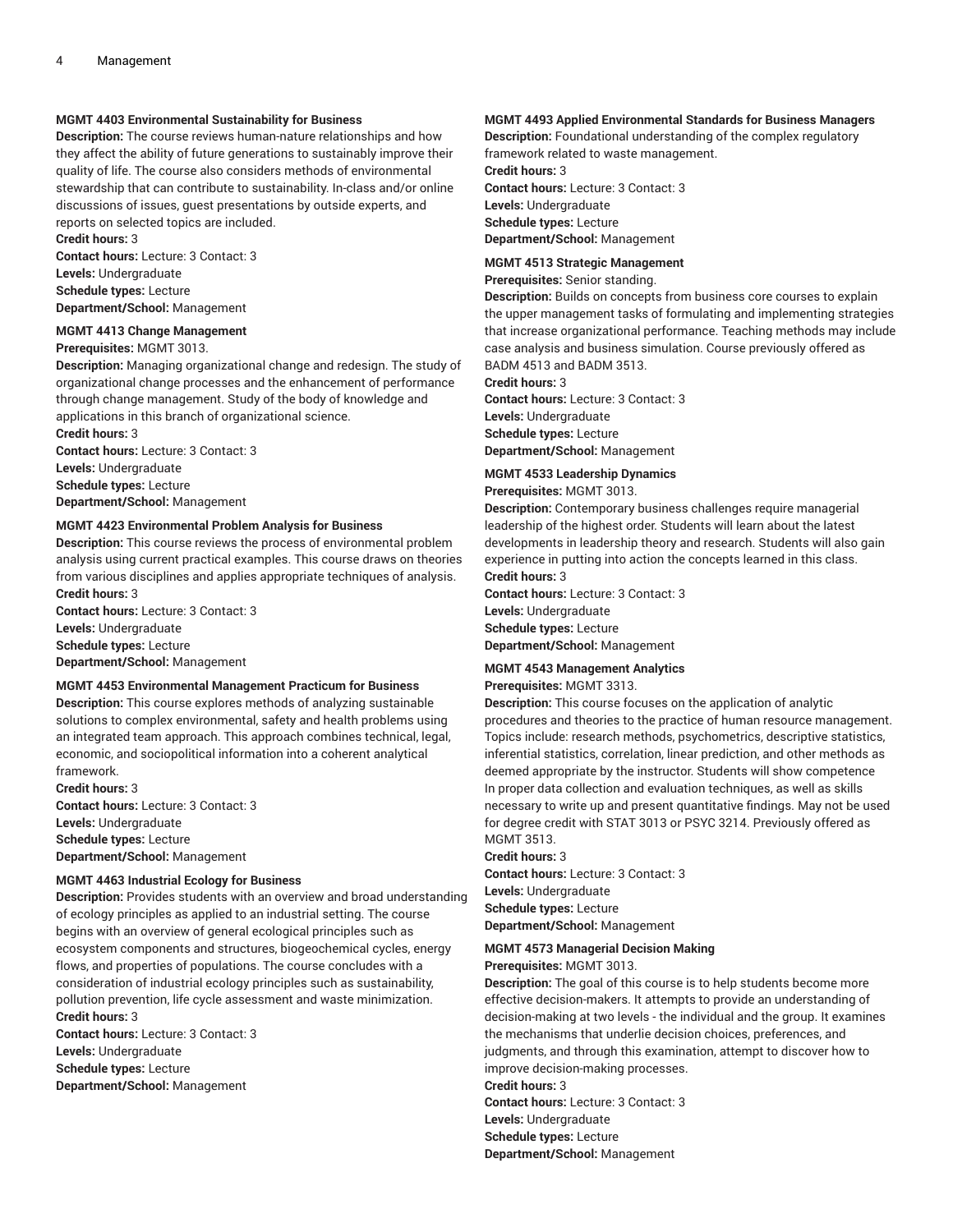## **MGMT 4613 International Management (I)**

**Prerequisites:** MGMT 3013 or MGMT 3123.

**Description:** Survey of the organization, planning and management of international operations of business firms. Exploration of major cultural, economic and political systems and their effects on the management function.

**Credit hours:** 3

**Contact hours:** Lecture: 3 Contact: 3 **Levels:** Undergraduate **Schedule types:** Lecture **Department/School:** Management

**General Education and other Course Attributes:** International Dimension

## **MGMT 4623 Small Business Management**

**Prerequisites:** MGMT 3013 or MGMT 3123. **Description:** Starting and managing a small business. **Credit hours:** 3 **Contact hours:** Lecture: 3 Contact: 3 **Levels:** Undergraduate **Schedule types:** Lecture **Department/School:** Management

#### **MGMT 4633 Business Management Consulting**

**Description:** Techniques required for locating business opportunities and evaluating potential, business consultancy, and identifying best practices in industry. Students will explore a typical consulting project from beginning to end.

**Credit hours:** 3 **Contact hours:** Lecture: 3 Contact: 3 **Levels:** Undergraduate **Schedule types:** Lecture **Department/School:** Management

## **MGMT 4650 Leadership Issues**

**Prerequisites:** MGMT 3013.

**Description:** Examination of leadership issues. Specific topics vary from semester to semester. Offered for variable credit, 1-6 credit hours, maximum of 9 credit hours.

**Credit hours:** 1-6 **Contact hours:** Contact: 1-6 Other: 1-6 **Levels:** Undergraduate **Schedule types:** Independent Study **Department/School:** Management

#### **MGMT 4693 International Human Resource Management**

**Prerequisites:** MGMT 3013 required, MGMT 3133 preferred and LSB 4423 recommended.

**Description:** A comparison of human resource management policies and practices in the United States with those of major U.S. trading partners. Major human resource functions such as planning, staffing, training, compensation, performance appraisal and labor relations. Human resource policies and practices of China, Japan, Mexico, Canada and other countries.

**Credit hours:** 3 **Contact hours:** Lecture: 3 Contact: 3 **Levels:** Undergraduate **Schedule types:** Lecture **Department/School:** Management

#### **MGMT 4713 Negotiation Essentials**

#### **Prerequisites:** MGMT 3013.

**Description:** Fundamentals of effective negotiation and dispute resolution practices. Current theory, strategies and tactics. More effective negotiations and how to secure "win-win" solutions. May not be used for degree credit with MGMT 5713.

**Credit hours:** 3

**Contact hours:** Lecture: 3 Contact: 3 **Levels:** Undergraduate **Schedule types:** Lecture **Department/School:** Management

## **MGMT 4743 Advanced Sports Management**

#### **Prerequisites:** MGMT 3943.

**Description:** This course builds on the material covered in MGMT 3943. More in-depth coverage is given to selected topics related to managing a sports entity.

**Credit hours:** 3

**Contact hours:** Lecture: 3 Contact: 3 **Levels:** Undergraduate **Schedule types:** Lecture **Department/School:** Management

#### **MGMT 4750 International Leadership Experience**

**Description:** This course focuses on developing leadership skills through international travel. Students will learn the skills and values used by leaders in other countries. The cultural and business environment faced by leaders in other countries will also be explored. Offered for fixed 3 credit hours, maximum of 6 credit hours.

**Credit hours:** 3 **Contact hours:** Lecture: 3 Contact: 3 **Levels:** Undergraduate **Schedule types:** Lecture **Department/School:** Management

#### **MGMT 4813 Talent Acquisition**

**Prerequisites:** MGMT 3313.

**Description:** This course focuses on the theories and methods of recruiting and selecting employees; such as, job analysis, human resource planning, recruiting, employment laws, and staffing. Staffing methods include interviews, references, application blanks, cognitive ability, personality tests, and others. Development and critique of a selection plan as well as conduct of a behavioral interview are analyzed. May not be used for degree credit with MGMT 5823. **Credit hours:** 3

**Contact hours:** Lecture: 3 Contact: 3 **Levels:** Undergraduate **Schedule types:** Lecture **Department/School:** Management

#### **MGMT 4843 Strategic Sport Management**

#### **Prerequisites:** MGMT 3943.

**Description:** An in-depth analysis and review of revenue generation in the sport industry. Topics will include past and present examples from many different types of sports, both in the United States and internationally. Revenue generation strategies will be discussed in terms of management planning and decision making. **Credit hours:** 3

**Contact hours:** Lecture: 3 Contact: 3

**Levels:** Undergraduate

**Schedule types:** Lecture

**Department/School:** Management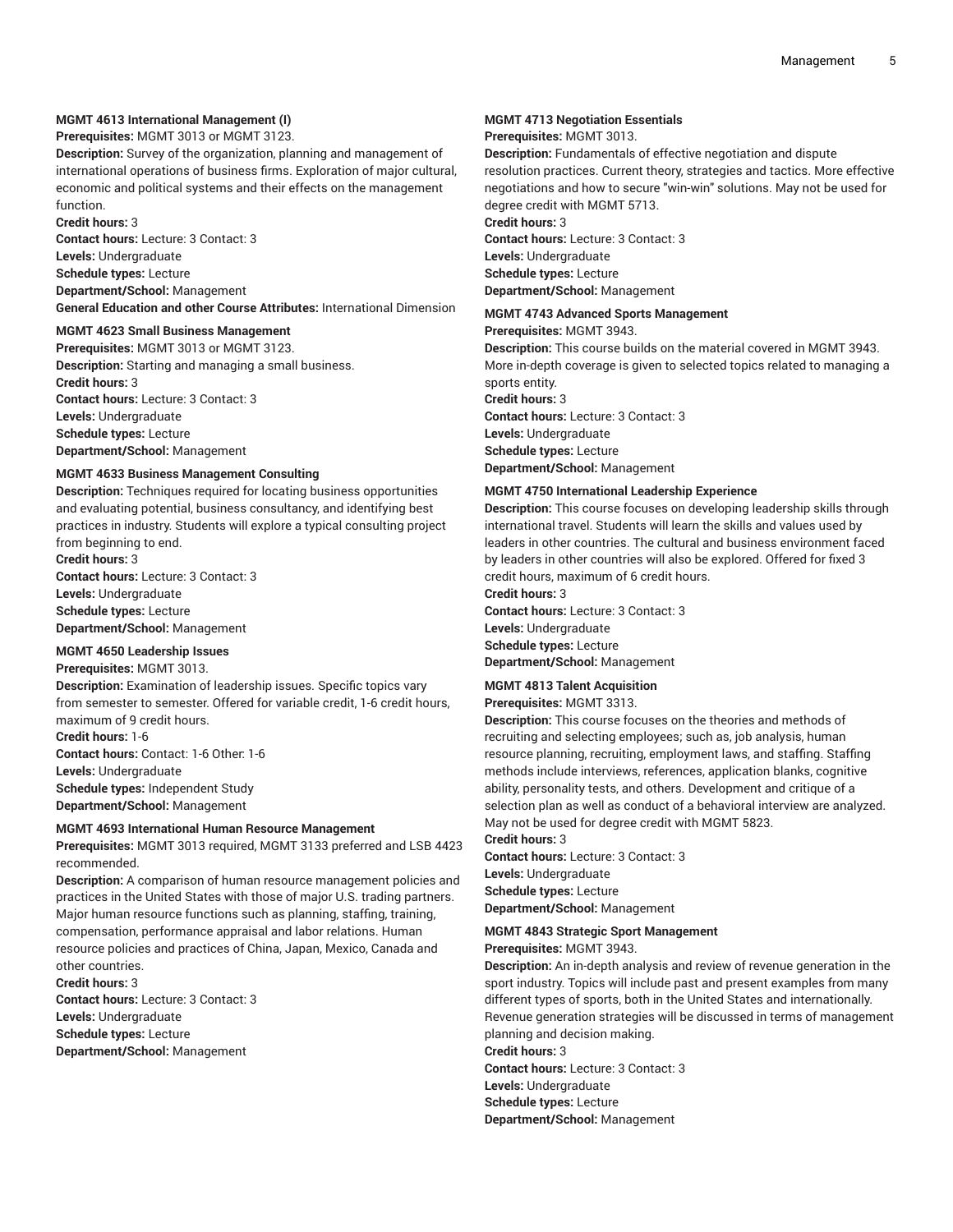#### **MGMT 4850 Applied Leadership Studies**

**Prerequisites:** MGMT 3013.

**Description:** Structured internship of field project with supporting academic study. Offered for variable credit, 1-6 credit hours, maximum of 6 credit hours.

**Credit hours:** 1-6

**Contact hours:** Contact: 1-6 Other: 1-6

**Levels:** Undergraduate **Schedule types:** Independent Study **Department/School:** Management

## **MGMT 4883 Multiple Perspectives in Global Management**

**Prerequisites:** MGMT 3013 or MGMT 3123.

**Description:** View of how multinational corporations and cross-border business transactions have an impact on countries, cultures, employees, and ecological systems.

**Credit hours:** 3 **Contact hours:** Lecture: 3 Contact: 3 **Levels:** Undergraduate **Schedule types:** Lecture **Department/School:** Management

#### **MGMT 4943 International Sports Management (I)**

**Description:** A broad overview of the industry of sports around the globe. The historical, political, cultural, and business influences of sport development and management across the world will be discussed. The similarities and differences in organizational and management strategy from various countries, regions, and continents will also be examined. **Credit hours:** 3

**Contact hours:** Lecture: 3 Contact: 3 **Levels:** Undergraduate

**Schedule types:** Lecture

**Department/School:** Management

**General Education and other Course Attributes:** International Dimension

#### **MGMT 5011 Crucial Interactions**

**Description:** Examines methods for increasing positive communication between you and organizational members. Crucial conversations are those conversations that we must have. Ways to increase the free-flow of dialogue to maximize benefit from a crucial conversation are discussed. No credit for students with credit in MGMT 4011.

**Credit hours:** 1 **Contact hours:** Lecture: 1 Contact: 1 **Levels:** Graduate **Schedule types:** Lecture **Department/School:** Management

#### **MGMT 5021 Managing Professional Relationships**

**Description:** The study of political behaviors and ways to use them effectively in order to be successful in your career. Ways to be prepared for political dynamics at work and what you can do to emerge a winner will be discussed. No credit for students with credit in MGMT 4021. **Credit hours:** 1 **Contact hours:** Lecture: 1 Contact: 1

**Levels:** Graduate

**Schedule types:** Lecture

**Department/School:** Management

## **MGMT 5031 Leading Organizational Change**

**Description:** An introduction to ways of leading change in an organization to keep pace with the economy and the competition. Building an eight step process for developing, selling and implementing change initiatives. No credit for students with credit in MGMT 4031.

**Credit hours:** 1 **Contact hours:** Lecture: 1 Contact: 1 **Levels:** Graduate **Schedule types:** Lecture **Department/School:** Management

## **MGMT 5033 Management of Sustainable Enterprises**

**Description:** Students will be introduced to the social and natural environments and threats to sustainability. The course will cover the external drivers of sustainability as well as internal responses to these pressures. May not be used for degree credit with MGMT 4033. Previously offered as MGMT 5023.

**Credit hours:** 3

**Contact hours:** Lecture: 3 Contact: 3 **Levels:** Graduate

**Schedule types:** Lecture

**Department/School:** Management

**Additional Fees:** Business Graduate Program fee of \$6 per credit hour applies.

#### **MGMT 5041 Performance Management**

**Description:** A study of the role of a performance management (PM) system in an organization, the basic components of a PM system (standards, measurement, judgment and action), PM methods and performance management interviews and the Balanced Scorecard. No credit for students with credit in MGMT 4041.

**Credit hours:** 1 **Contact hours:** Lecture: 1 Contact: 1 **Levels:** Graduate **Schedule types:** Lecture **Department/School:** Management

#### **MGMT 5051 Creating Ethical Work Places**

**Description:** An examination of the meaning of ethics in business and human resource management, how ethical, work-related behavior can be maximized, and how ethical organizational cultures facilitate organizational effectiveness. Establishing and critiquing an ethics program and examining your own code of ethics. No credit for students with credit in MGMT 4051.

**Credit hours:** 1

**Contact hours:** Lecture: 1 Contact: 1 **Levels:** Graduate **Schedule types:** Lecture **Department/School:** Management

#### **MGMT 5061 Managing Confrontations**

**Description:** Crucial confrontations directly address gaps between expectations and performance with a model that ensures individual and team effectiveness. Learn to hold people accountable, master face-toface performance discussions, motivate without using power, enable without taking over, and move to action. It will improve the quality of your life and of your organization. No credit for students with credit in MGMT 4061.

**Credit hours:** 1

**Contact hours:** Lecture: 1 Contact: 1 **Levels:** Graduate **Schedule types:** Lecture **Department/School:** Management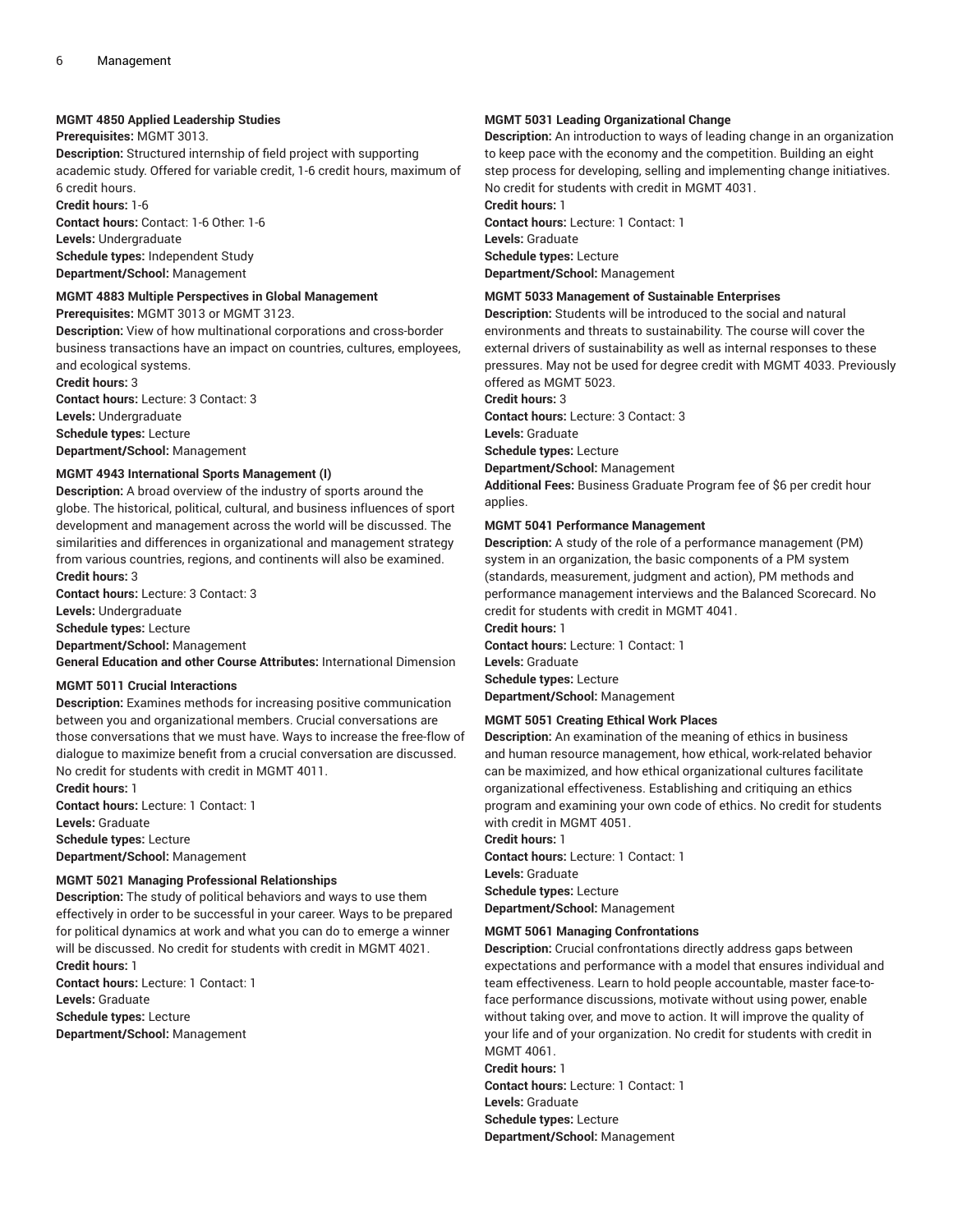## **MGMT 5073 Management and Ethical Leadership**

**Description:** This course focuses on the application and evaluation of real-life ethical dilemmas using ethical decision-making models. Students will evaluate personal value systems, individual, leadership driven, organizational, and community ethical issues. Students may not take both MGMT 4073 and MGMT 5073 for credit. **Credit hours:** 3

**Contact hours:** Lecture: 3 Contact: 3

**Levels:** Graduate

**Schedule types:** Lecture

**Department/School:** Management

**Additional Fees:** Business Graduate Program fee of \$6 per credit hour applies.

#### **MGMT 5083 Corporate and Social Responsibility**

**Description:** Ethics and decision-making in corporations. Students will be exposed to managerial responsibility as well as social responsibility at the corporate level. Students may not take both MGMT 4083 and MGMT 5083 for credit.

**Credit hours:** 3

**Contact hours:** Lecture: 3 Contact: 3

**Levels:** Graduate

**Schedule types:** Lecture

**Department/School:** Management

**Additional Fees:** Business Graduate Program fee of \$6 per credit hour applies.

#### **MGMT 5093 Management of Nonprofit Organizations**

**Description:** Students will be introduced to the role of nonprofits in the economy including management systems, strategy, and the interface between nonprofits, other businesses and various stakeholders. May not be used for degree credit with MGMT 4093.

**Credit hours:** 3

**Contact hours:** Lecture: 3 Contact: 3

**Levels:** Graduate

**Schedule types:** Lecture

**Department/School:** Management

**Additional Fees:** Business Graduate Program fee of \$6 per credit hour applies.

#### **MGMT 5113 Individual and Organizational Behavior**

**Prerequisites:** Admission to a SSB graduate program or consent of MBA director.

**Description:** This course integrates the fields of management principles and practices with the study of individual and group behavior within organizations. The focus will be upon translation of management and organizational behavior theory to practices that result in organizational effectiveness, efficiency, and human resource development.

**Credit hours:** 3

**Contact hours:** Lecture: 3 Contact: 3

**Levels:** Graduate

**Schedule types:** Lecture

**Department/School:** Management

**Additional Fees:** Business Graduate Program fee of \$6 per credit hour applies.

## **MGMT 5123 Org Design & Research**

**Prerequisites:** Admission to a SSB graduate program or consent of MBA director.

**Description:** Examination of selected topics representing the most current management theories and practices.

**Credit hours:** 3 **Contact hours:** Lecture: 3 Contact: 3 **Levels:** Graduate **Schedule types:** Lecture

**Department/School:** Management

#### **MGMT 5133 Total Rewards**

**Prerequisites:** Admission to a SSB graduate program or consent of MBA director.

**Description:** This course covers the development, implementation, and evaluation of compensation and benefits policies/programs. Students will learn the underlying theory as well as complete projects deemed necessary to master this material. Additionally, content will be provided to cover the legal environment, governing total rewards programs, administrative functions, and communication of total rewards programs' goals. May not be used for degree credit with MGMT 4133.

**Credit hours:** 3

**Contact hours:** Lecture: 3 Contact: 3

**Levels:** Graduate

**Schedule types:** Lecture

**Department/School:** Management

**Additional Fees:** Business Graduate Program fee of \$6 per credit hour applies.

#### **MGMT 5153 Talent Development**

**Description:** A study of training development (T&D) concepts and methods. A study of the theories, principles, methods, and related terminology of T&D and their application to T&D problems.

**Credit hours:** 3

**Contact hours:** Lecture: 3 Contact: 3

**Levels:** Graduate

**Schedule types:** Lecture

**Department/School:** Management

**Additional Fees:** Business Graduate Program fee of \$6 per credit hour applies.

#### **MGMT 5163 Fundraising for Nonprofit Organizations**

**Description:** Students will be introduced to the theory and practice of raising external funding for social causes. Course may include exposure to external speakers and nonprofit executives. May not be used for degree credit with MGMT 4163.

**Credit hours:** 3

**Contact hours:** Lecture: 3 Contact: 3

**Levels:** Graduate

**Schedule types:** Lecture

**Department/School:** Management

**Additional Fees:** Business Graduate Program fee of \$6 per credit hour applies.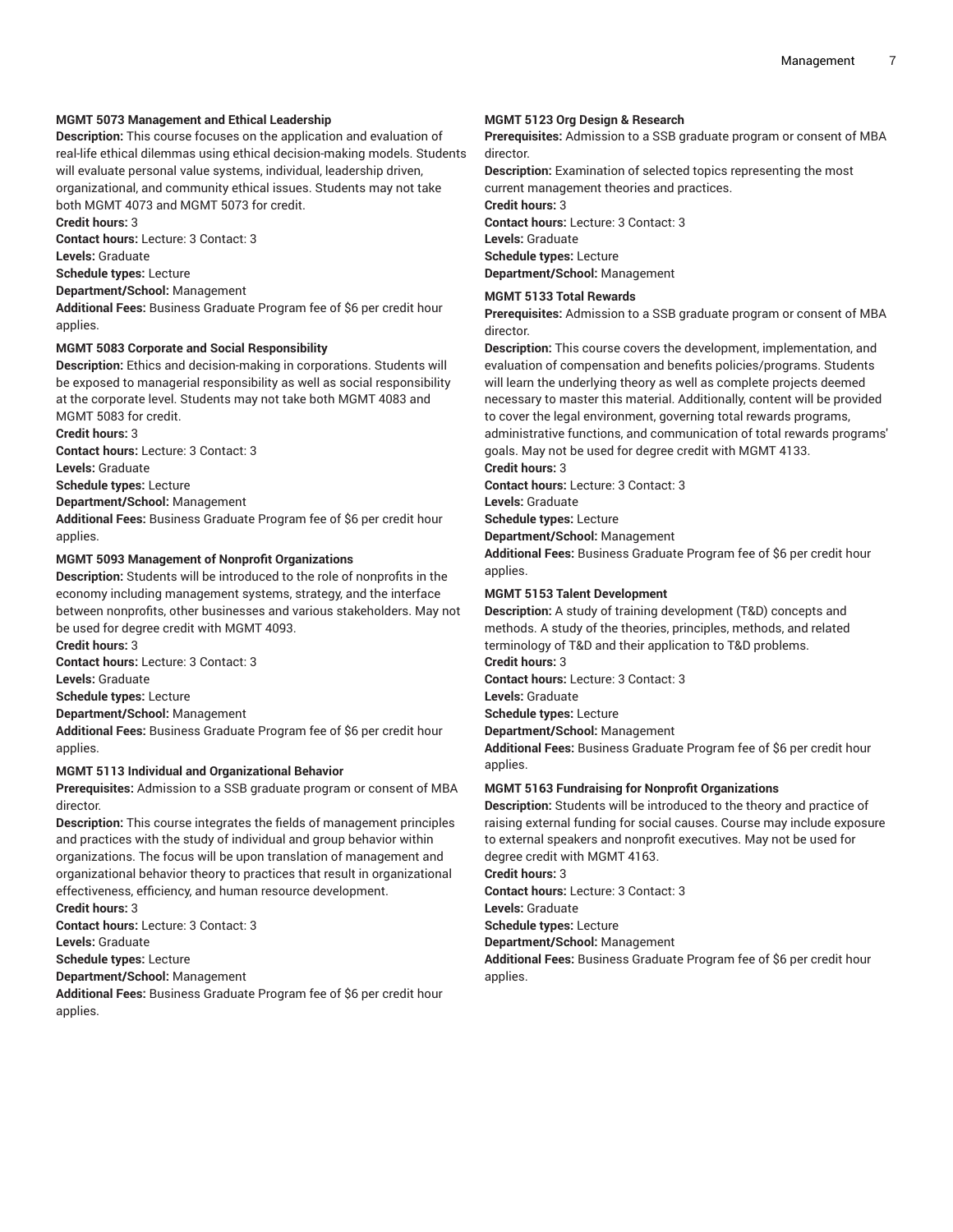## **MGMT 5213 Seminar in Organizational Behavior**

**Prerequisites:** Admission to MBA program or consent of MBA director. **Description:** Current research on group behavior in organizations. Group processes and structural factors affecting the interaction process and intra- and intergroup performance characteristics. Laboratory simulation and team research projects used to pursue advanced topics. **Credit hours:** 3

**Contact hours:** Lecture: 3 Contact: 3 **Levels:** Graduate **Schedule types:** Lecture **Department/School:** Management

#### **MGMT 5223 Seminar in Human Resource Management**

**Prerequisites:** Admission to a SSB graduate program or consent of MBA director.

**Description:** Principles, theories and methods of human resource management applied to various types of organizations. Human resource functions of planning, staffing, training and development, performance management, compensation and benefits, safety and health, and labor relations.

**Credit hours:** 3 **Contact hours:** Lecture: 3 Contact: 3 **Levels:** Graduate **Schedule types:** Lecture **Department/School:** Management

## **MGMT 5303 Corporate and Business Strategy**

**Prerequisites:** FIN 5013 or concurrent enrollment.

**Description:** Key issues in formulating and implementing business and corporate strategies. The orientation of top management and diagnosis of what is critical in complex business situations and realistic solutions to strategic and organizational problems. Course previously offered as MBA 5303.

**Credit hours:** 3

**Contact hours:** Lecture: 3 Contact: 3

**Levels:** Graduate

**Schedule types:** Lecture

**Department/School:** Management

**Additional Fees:** Business Graduate Program fee of \$6 per credit hour applies.

#### **MGMT 5313 Project Management**

**Prerequisites:** Admission to a SSB graduate program or consent of MBA director.

**Description:** The processes and techniques of managing projects in today's business world. The processes of idea generation, needs analysis, implementation, evaluation, and learning. The techniques of team building and conflict resolution in project management. Course previously offered as MSIS 5333.

**Credit hours:** 3

**Contact hours:** Lecture: 3 Contact: 3 **Levels:** Graduate **Schedule types:** Lecture **Department/School:** Management

#### **MGMT 5323 Teams in Organizations**

**Prerequisites:** MGMT 5113, admission to MBA program or consent of MBA director.

**Description:** The different ways in which organizations use teams. Many aspects of team development and the skills needed to effectively work in a team environment.

**Credit hours:** 3 **Contact hours:** Lecture: 3 Contact: 3 **Levels:** Graduate **Schedule types:** Lecture **Department/School:** Management

#### **MGMT 5453 Technology Commercialization**

**Prerequisites:** Admission to MBA program or consent of MBA director. **Description:** The steps involved in evaluating and commercializing new technologies. The necessary steps in moving from prototype to product. **Credit hours:** 3

**Contact hours:** Lecture: 3 Contact: 3 **Levels:** Graduate **Schedule types:** Lecture **Department/School:** Management

#### **MGMT 5500 Special Projects in Management**

**Description:** Structured internship, academic project, or field project on a management topic under the direction of a faculty member. Offered for variable credit, 1-6 credit hours, maximum of 9 credit hours.

**Credit hours:** 1-6

**Contact hours:** Lecture: 1-6 Contact: 1-6

**Levels:** Graduate

**Schedule types:** Lecture

**Department/School:** Management

**Additional Fees:** Business Graduate Program fee of \$6 per credit hour applies.

#### **MGMT 5533 Leadership Challenges**

**Prerequisites:** MGMT 5113, admission to MBA program or consent of MBA director.

**Description:** Contemporary leadership practices. Leadership as a behavior, not as a position. The challenges of leadership, regardless of position.

**Credit hours:** 3

**Contact hours:** Lecture: 3 Contact: 3

**Levels:** Graduate

**Schedule types:** Lecture

**Department/School:** Management

**Additional Fees:** Business Graduate Program fee of \$6 per credit hour applies.

#### **MGMT 5543 Human Resource Analytics**

**Description:** Topics include: research methods, psychometrics, descriptive statistics, inferential statistics, correlation, linear prediction, and other methods as deemed necessary by the instructor. Students will show competence in proper data collection and evaluation techniques, as well as skills necessary to write up and present quantitative findings. Students will apply these concepts practically over the course of the semester and will be expected to develop their own data sets for analysis. Previously offered as MGMT 5523.

**Credit hours:** 3

**Contact hours:** Lecture: 3 Contact: 3

**Levels:** Graduate

**Schedule types:** Lecture

**Department/School:** Management

**Additional Fees:** Business Graduate Program fee of \$6 per credit hour applies.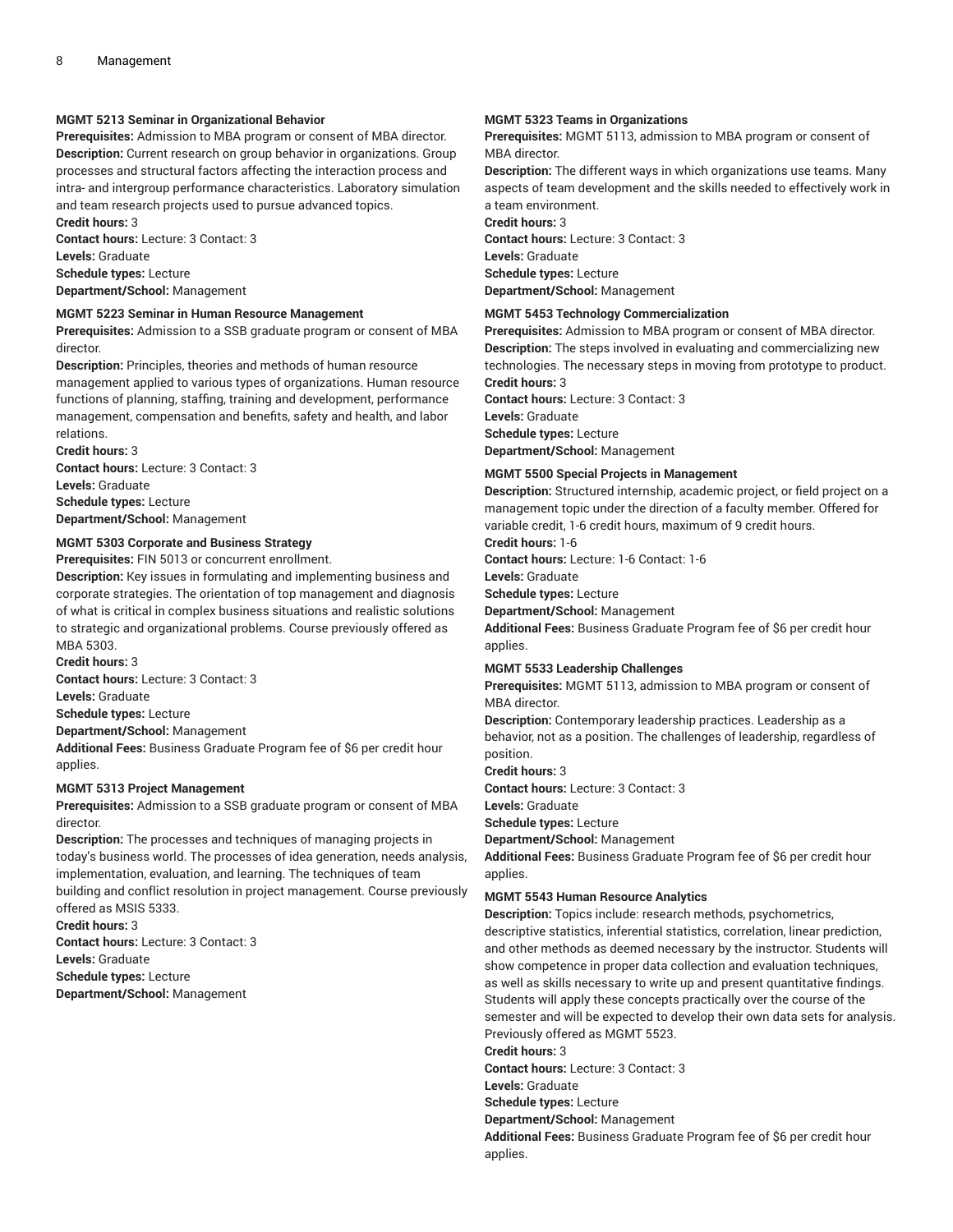## **MGMT 5553 Management of Technology and Innovation**

**Prerequisites:** Admission to a SSB graduate program or consent of MBA director.

**Description:** Business applications of research, practice, and theory in the management of technology and innovation. To improve the effectiveness by which technologies are developed, implemented, and institutionalized. Emphasizes both management with advanced technologies and strategic

management of technology.

**Credit hours:** 3 **Contact hours:** Lecture: 3 Contact: 3 **Levels:** Graduate **Schedule types:** Lecture **Department/School:** Management

#### **MGMT 5563 Crisis in Organizations**

**Prerequisites:** MGMT 5113, admission to MBA program or consent of the MBA director.

**Description:** Management and leadership in the face of crisis, from the smallest mom and pop store to the largest multinational corporation.

**Credit hours:** 3 **Contact hours:** Lecture: 3 Contact: 3 **Levels:** Graduate **Schedule types:** Lecture **Department/School:** Management

#### **MGMT 5613 Business Opportunity Identification and Analysis**

**Prerequisites:** Admission to MBA program or consent of MBA director. **Description:** The techniques required for locating business opportunities, assessing their feasibility, and evaluating their potential returns. **Credit hours:** 3

**Contact hours:** Lecture: 3 Contact: 3 **Levels:** Graduate **Schedule types:** Lecture **Department/School:** Management

#### **MGMT 5643 Sport Management**

**Description:** Designed to give the student an understanding of the basic management skills necessary in the operation of sport organizations. Topics include the social, behavioral, and managerial foundations of sport management, public relations, finance, economics, and budgeting in the sport industry, and managing a sports facility.

**Credit hours:** 3 **Contact hours:** Lecture: 3 Contact: 3

**Levels:** Graduate

**Schedule types:** Lecture

**Department/School:** Management

**Additional Fees:** Business Graduate Program fee of \$6 per credit hour applies.

#### **MGMT 5673 Advanced Sport Management**

**Description:** Builds on the material covered in MGMT 5643. More in-depth coverage is given to selected topics related to managing a sports entity. **Credit hours:** 3 **Contact hours:** Lecture: 3 Contact: 3 **Levels:** Graduate **Schedule types:** Lecture

**Department/School:** Management

**Additional Fees:** Business Graduate Program fee of \$6 per credit hour applies.

## **MGMT 5713 Negotiation and Third-Party Dispute Resolution**

**Prerequisites:** Admission to a SSB graduate program or consent of MBA director.

**Description:** This course is designed to improve students personal effectiveness and increase their productivity by drawing on the latest research in the psychology of judgment combined with the art of negotiation and decision-making. Students learn to develop effective strategies and systematic approaches to negotiations and influence opportunities. May not be used for degree credit with MGMT 4713. **Credit hours:** 3

**Contact hours:** Lecture: 3 Contact: 3

**Levels:** Graduate

**Schedule types:** Lecture

**Department/School:** Management

**Additional Fees:** Business Graduate Program fee of \$6 per credit hour applies.

#### **MGMT 5743 Intl Negotiations**

**Prerequisites:** Admission to MBA program or consent of MBA director. **Description:** Improvement of negotiation skills and learn how cultural and national issues affect negotiations.

**Credit hours:** 3 **Contact hours:** Lecture: 3 Contact: 3

**Levels:** Graduate

**Schedule types:** Lecture

**Department/School:** Management

#### **MGMT 5750 International Leadership Experience**

**Description:** This course focuses on developing leadership skills through international travel. Students will learn the skills and values used by leaders in other countries. The cultural and business environment faced by leaders in other countries will also be explored. Offered for fixed 3 credit hours, maximum of 6 credit hours. **Credit hours:** 3

**Contact hours:** Lecture: 3 Contact: 3 **Levels:** Graduate **Schedule types:** Lecture **Department/School:** Management

#### **MGMT 5800 Special Topics in Management**

**Description:** Exploration of emerging management topics. Specific topics will vary from semester to semester. Offered for variable credit, 1-6 credit hours, maximum of 9 credit hours.

**Credit hours:** 1-6

**Contact hours:** Lecture: 1-6 Contact: 1-6

**Levels:** Graduate

**Schedule types:** Lecture

**Department/School:** Management

**Additional Fees:** Business Graduate Program fee of \$6 per credit hour applies.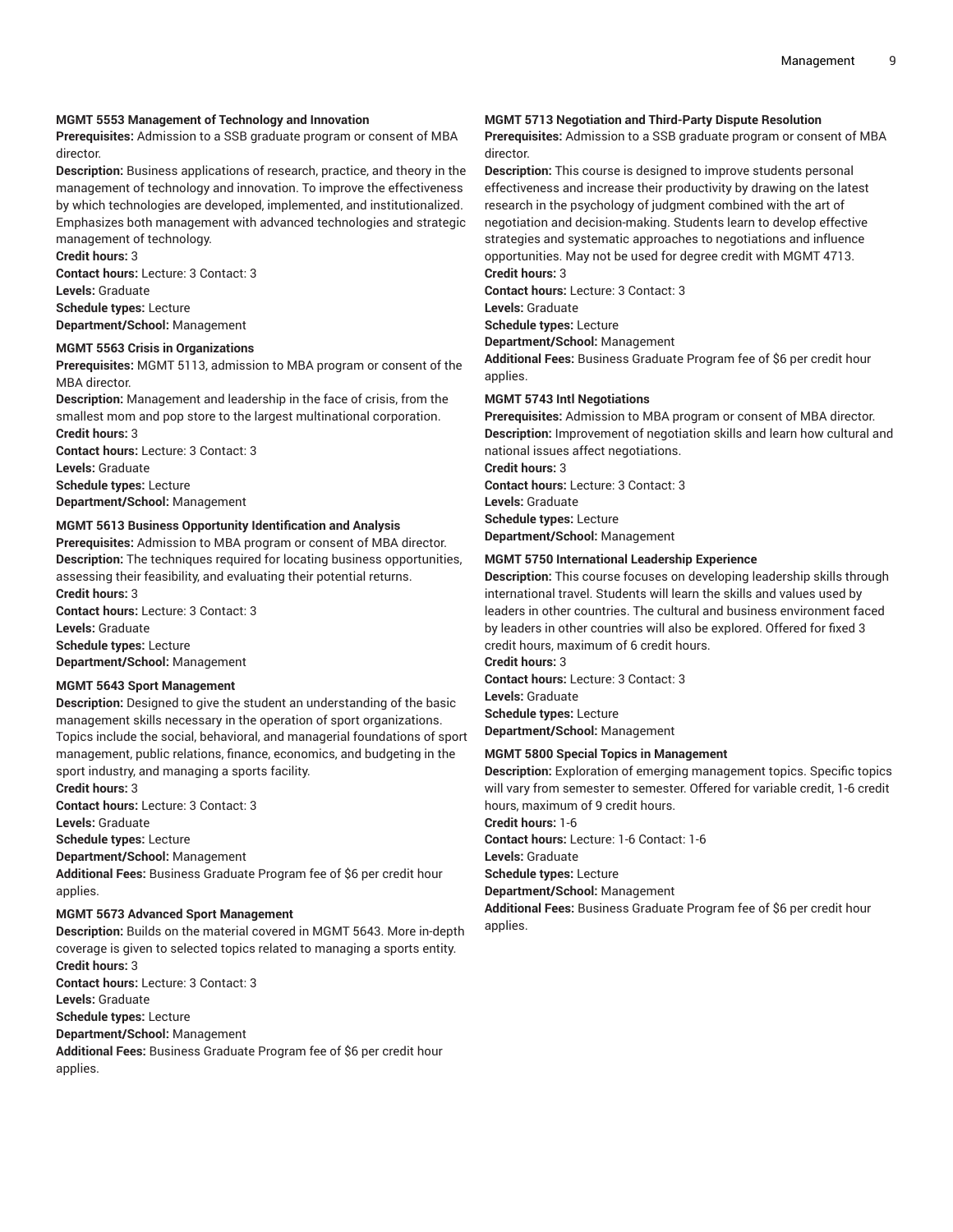### **MGMT 5823 Talent Acquisition**

**Description:** This course focuses on the process of talent acquisition. Course topics include: human resource planning, position analysis, recruiting practices, selection, employment offers, and verification procedures. Students will study underlying human resource management theory and complete projects deemed necessary for mastery of the material. The course will also cover material related to the development, implementation, and evaluation of selection systems and the legal environment as it pertains to talent acquisition. Related topics will be discussed at the discretion of the instructor. May not be used for degree credit with MGMT 4813.

**Credit hours:** 3

**Contact hours:** Lecture: 3 Contact: 3 **Levels:** Graduate

**Schedule types:** Lecture

**Department/School:** Management

**Additional Fees:** Business Graduate Program fee of \$6 per credit hour applies.

#### **MGMT 5843 Advanced Strategic Sports Management**

**Description:** Brand management in collegiate sports, the role of collegiate athletics in higher education in the United States, brand management in sports merchandising and entertainment, stadium financing and politics, franchise movement, legal cases, biographical stories, and the role of sports and tourism.

**Credit hours:** 3

**Contact hours:** Lecture: 3 Contact: 3

**Levels:** Graduate

**Schedule types:** Lecture

**Department/School:** Management

**Additional Fees:** Business Graduate Program fee of \$6 per credit hour applies.

#### **MGMT 5943 Advanced International Sports Management**

**Description:** Historical, political, cultural, and business influences of sport development and management across the world. Emphasis on similarities and differences in organizational and management strategy form various countries, regions and continents. **Credit hours:** 3

**Contact hours:** Lecture: 3 Contact: 3

**Levels:** Graduate

**Schedule types:** Lecture

**Department/School:** Management

**Additional Fees:** Business Graduate Program fee of \$6 per credit hour applies.

#### **MGMT 6313 Advanced Organizational Behavior**

**Prerequisites:** Doctoral student standing and consent of instructor. **Description:** Theory and research focusing on individual and group behavior in organizations. Both classic and contemporary topics in organizational behavior, including work attitudes, motivation, job design, leadership, group processes, power and politics, and individual differences.

**Credit hours:** 3 **Contact hours:** Lecture: 3 Contact: 3 **Levels:** Graduate **Schedule types:** Lecture **Department/School:** Management

#### **MGMT 6323 Advanced Strategic Management**

**Prerequisites:** Doctoral student standing and consent of instructor. **Description:** Research concerning the content of organizational strategy and the process through which it is formulated and implemented. **Credit hours:** 3

**Contact hours:** Lecture: 3 Contact: 3 **Levels:** Graduate **Schedule types:** Lecture **Department/School:** Management

#### **MGMT 6333 MESO Organization Studies**

**Prerequisites:** Doctoral student standing and consent of instructor. **Description:** Integration of macro- and micro-level concepts and topics across individual, group and organizational levels of analysis. Work and organization design, teams and groups, decision-making, and conflict management.

**Credit hours:** 3

**Contact hours:** Lecture: 3 Contact: 3 **Levels:** Graduate **Schedule types:** Lecture **Department/School:** Management

#### **MGMT 6343 Contemporary Research in Management I**

**Prerequisites:** Doctoral student standing and consent of instructor. **Description:** Introduction to the research process in management and building a career as a management scholar.

**Credit hours:** 3 **Contact hours:** Lecture: 3 Contact: 3 **Levels:** Graduate **Schedule types:** Lecture **Department/School:** Management

#### **MGMT 6353 Advanced Methods in Management Research**

**Prerequisites:** Doctoral student standing and consent of instructor. **Description:** Course examines issues in theory building and development, strategies for collecting behavioral research. At conclusion of course, student should be able to: develop research questions, develop appropriate measures for constructs to be tested, and design research study using various methodologies. Same course as BADM 6353. **Credit hours:** 3

**Contact hours:** Lecture: 3 Contact: 3 **Levels:** Graduate **Schedule types:** Lecture **Department/School:** Management

#### **MGMT 6363 Advanced Organization Theory**

**Description:** Advanced organization theory in the field of management research. Analysis of key theoretical contributions within the field of management and related disciplines. **Credit hours:** 3 **Contact hours:** Lecture: 3 Contact: 3 **Levels:** Graduate **Schedule types:** Lecture

**Department/School:** Management

#### **MGMT 6443 Contemporary Research in Management II**

**Prerequisites:** Doctoral student standing and consent of instructor. **Description:** Specialized contemporary topics in management for doctoral students. **Credit hours:** 3 **Contact hours:** Lecture: 3 Contact: 3 **Levels:** Graduate **Schedule types:** Lecture **Department/School:** Management